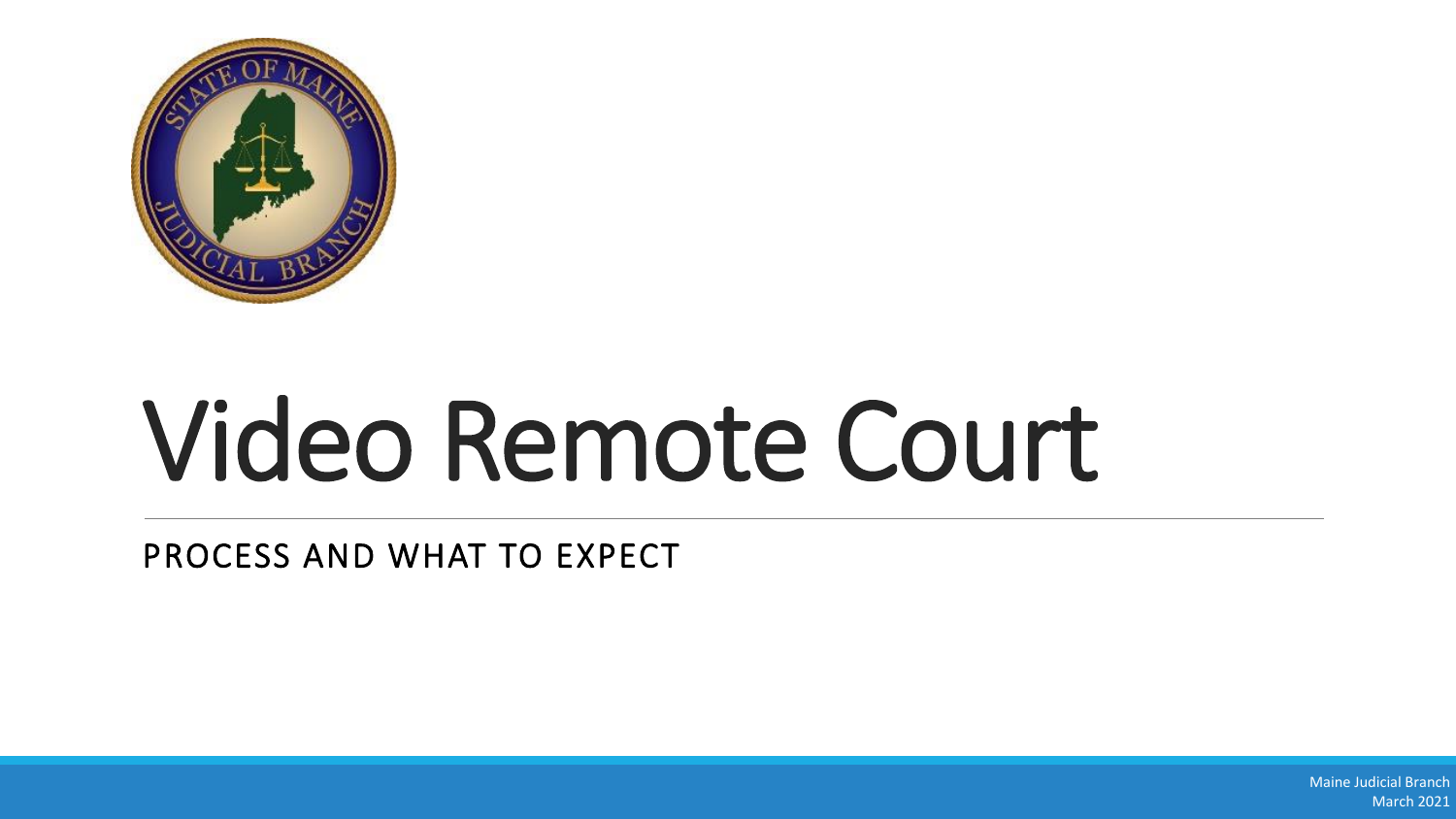## Joining the Session

• When you first join the meeting, you will see the Waiting Room screen. You and all other participants will need to wait for the host to admit you to the main session.



• You may need to wait in the Waiting Room for several minutes before the host admits you to the main session. Please be patient and do not disconnect from the session.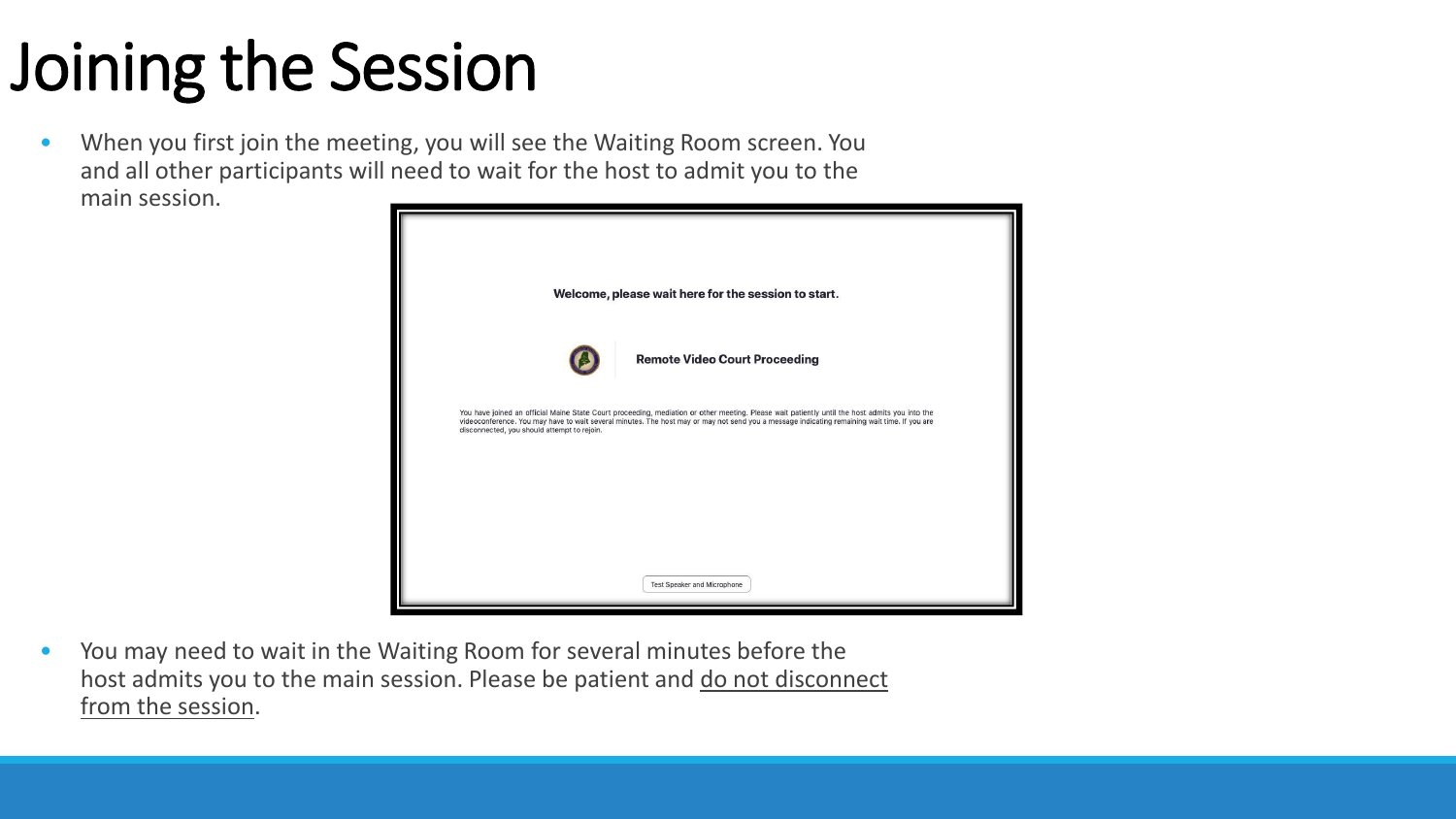## Beginning the Session

- The clerk will admit all participants from the Waiting Room either one at a time or as a group.
- The judicial officer will give a short introduction and take attendance.
- The host will then show a brief Power Point presentation that explains the important features of Zoom.
- The host may also show another video or presentation depending on the type of case or proceeding.

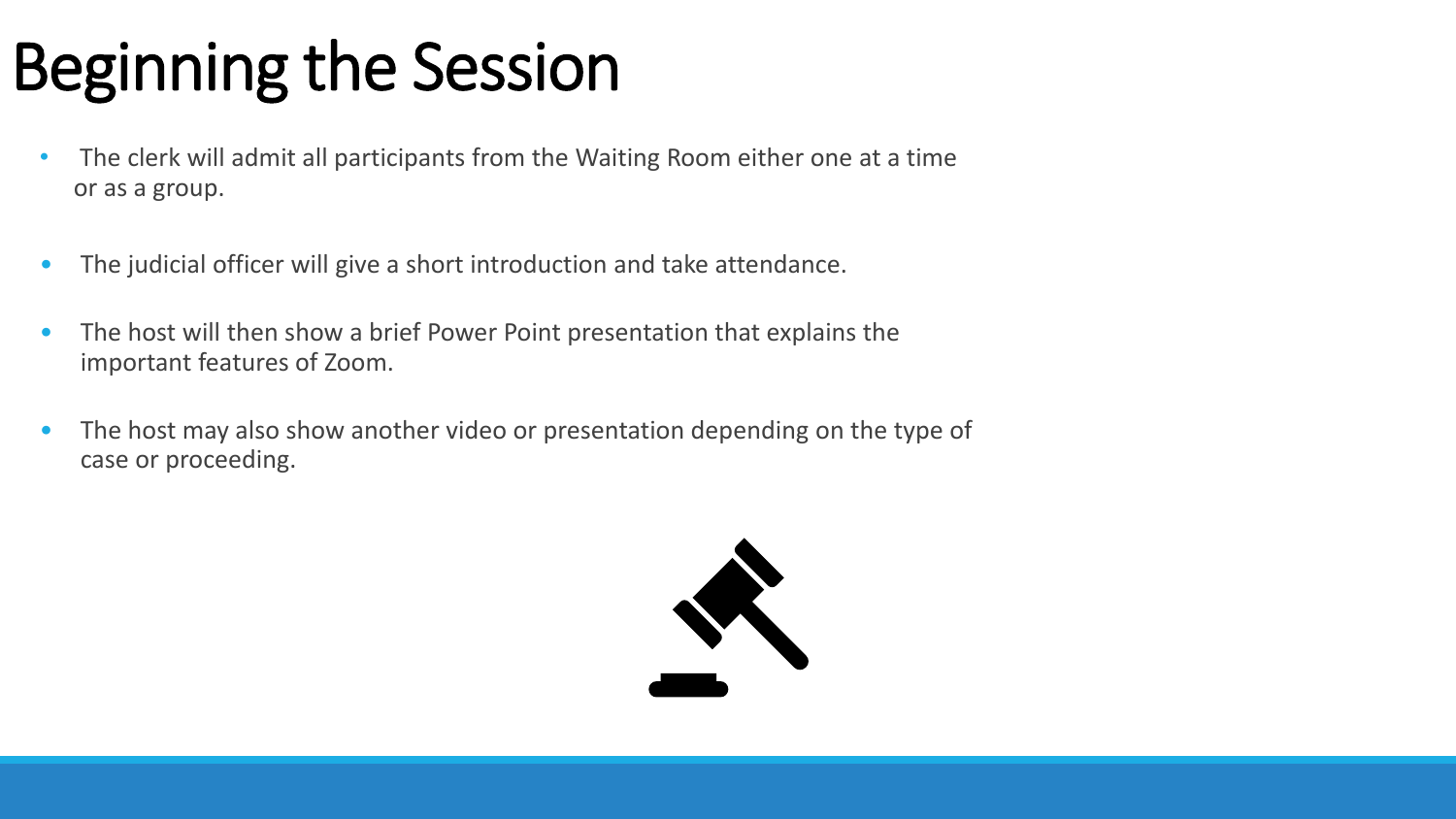#### Important Zoom Features

• At the bottom of your screen, you will see the Zoom control panel.

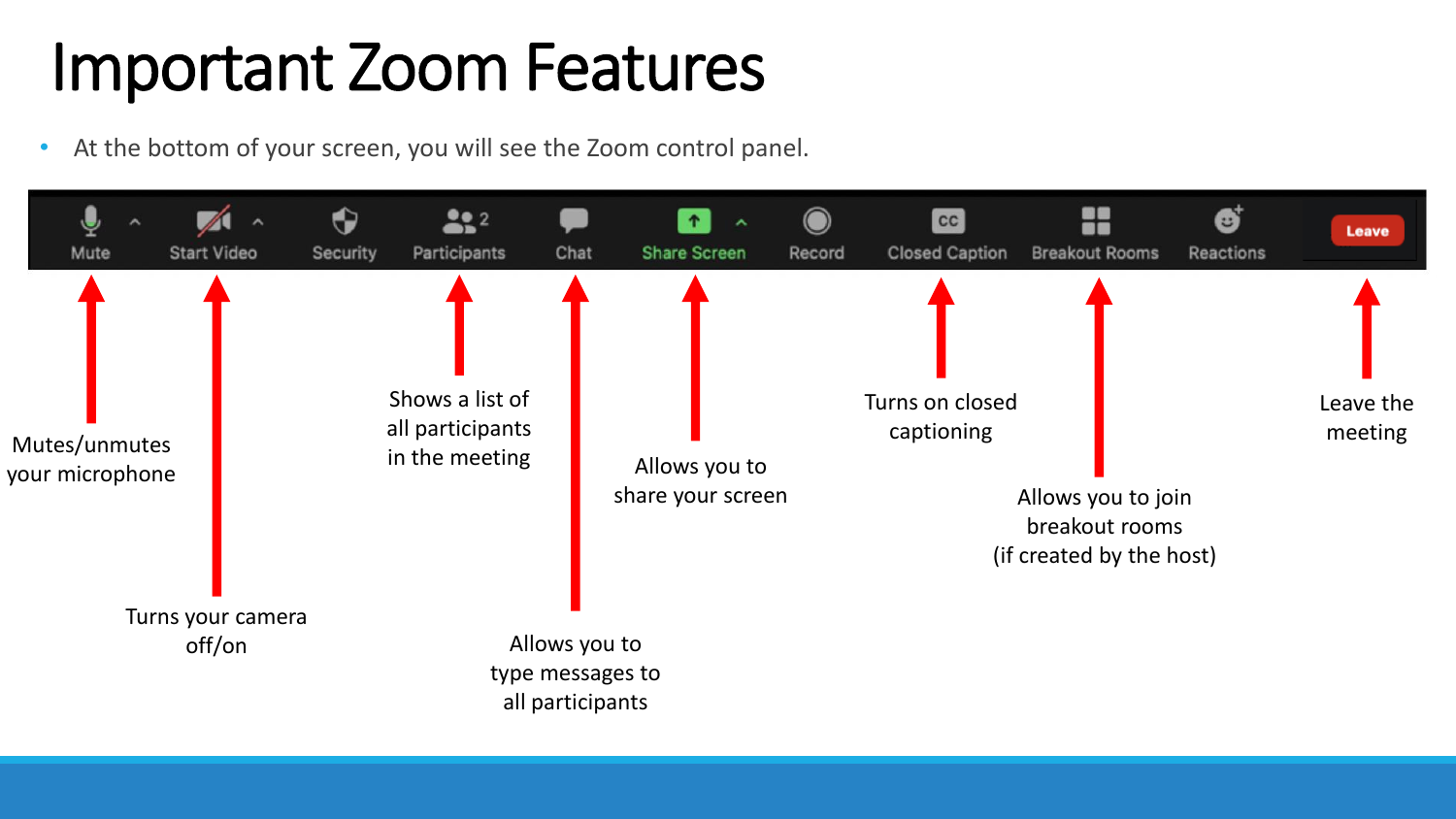## Sharing Your Screen

- During the session, you may want to share something on your screen.
- Click on the green **Share Screen** button on your Zoom control panel.



- You can choose to share your whole screen, or you can select a file that you already have open. Select what you would like to share and then click **Share** to start sharing your screen.
- You will now see screen sharing controls at the bottom of your Zoom control panel. To stop sharing your screen, click **Stop Share**.



**IMPORTANT:** Please confirm with the judicial officer before sharing anything from your screen.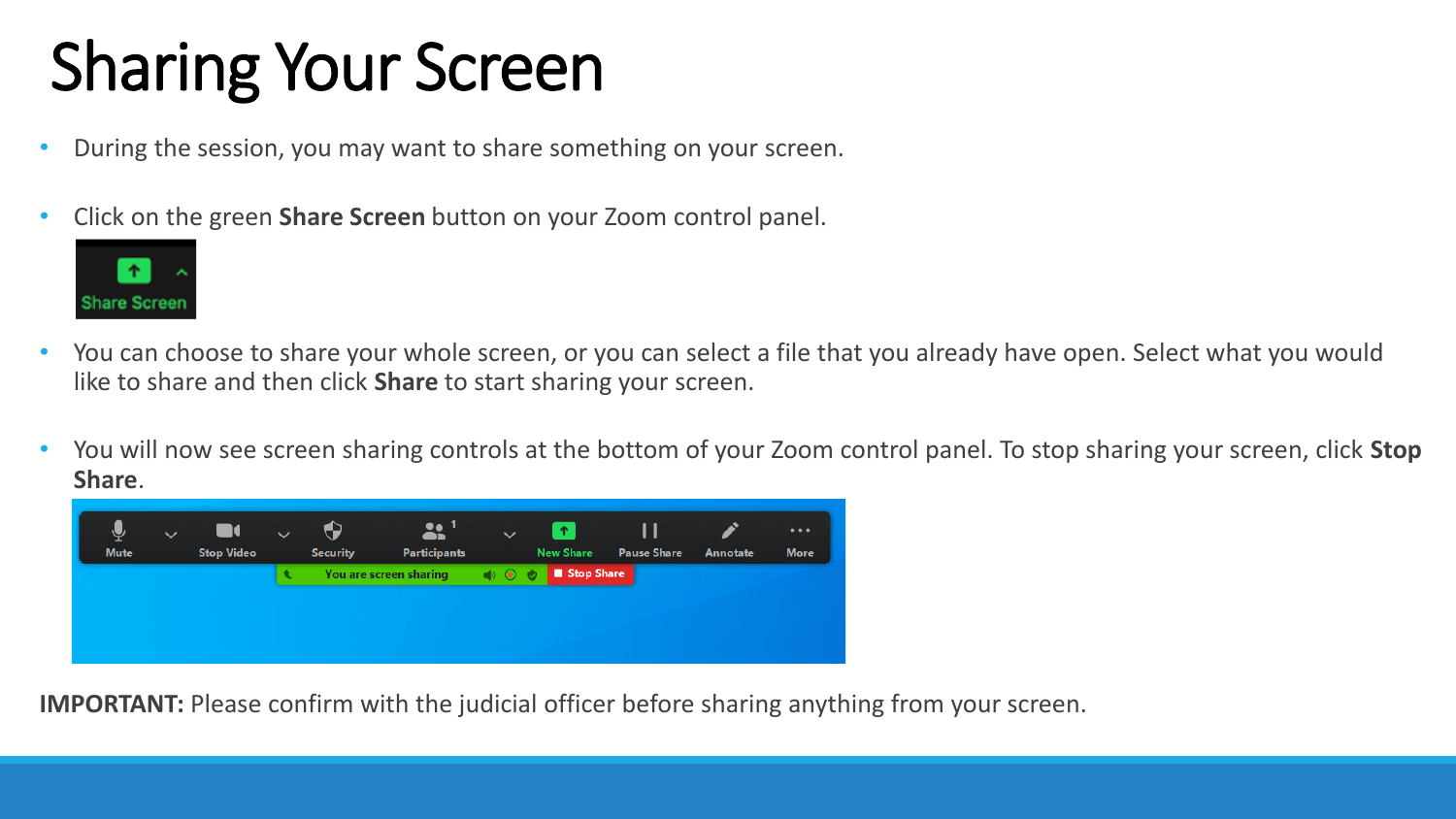#### Breakout Rooms

- For some court proceedings, you and other participants may be placed in **breakout rooms**. These are virtual conference rooms separate from the main Zoom session.
- When you are in a breakout room, you can only see and hear other participants who are in the same breakout room.
- If the proceeding will be using breakout rooms, the host will invite all or some participants to join their assigned breakout rooms. You will either automatically join the breakout room, or you may see a message asking you to join the breakout room.

| You have been assigned to Breakout Room:<br><b>Breakout Room 2</b> |  |  |
|--------------------------------------------------------------------|--|--|
|                                                                    |  |  |
| <b>Join Breakout Room</b>                                          |  |  |

• If the host decides to close the breakout rooms, you will receive a notification that the breakout rooms are closing and you will be brought back to the main session.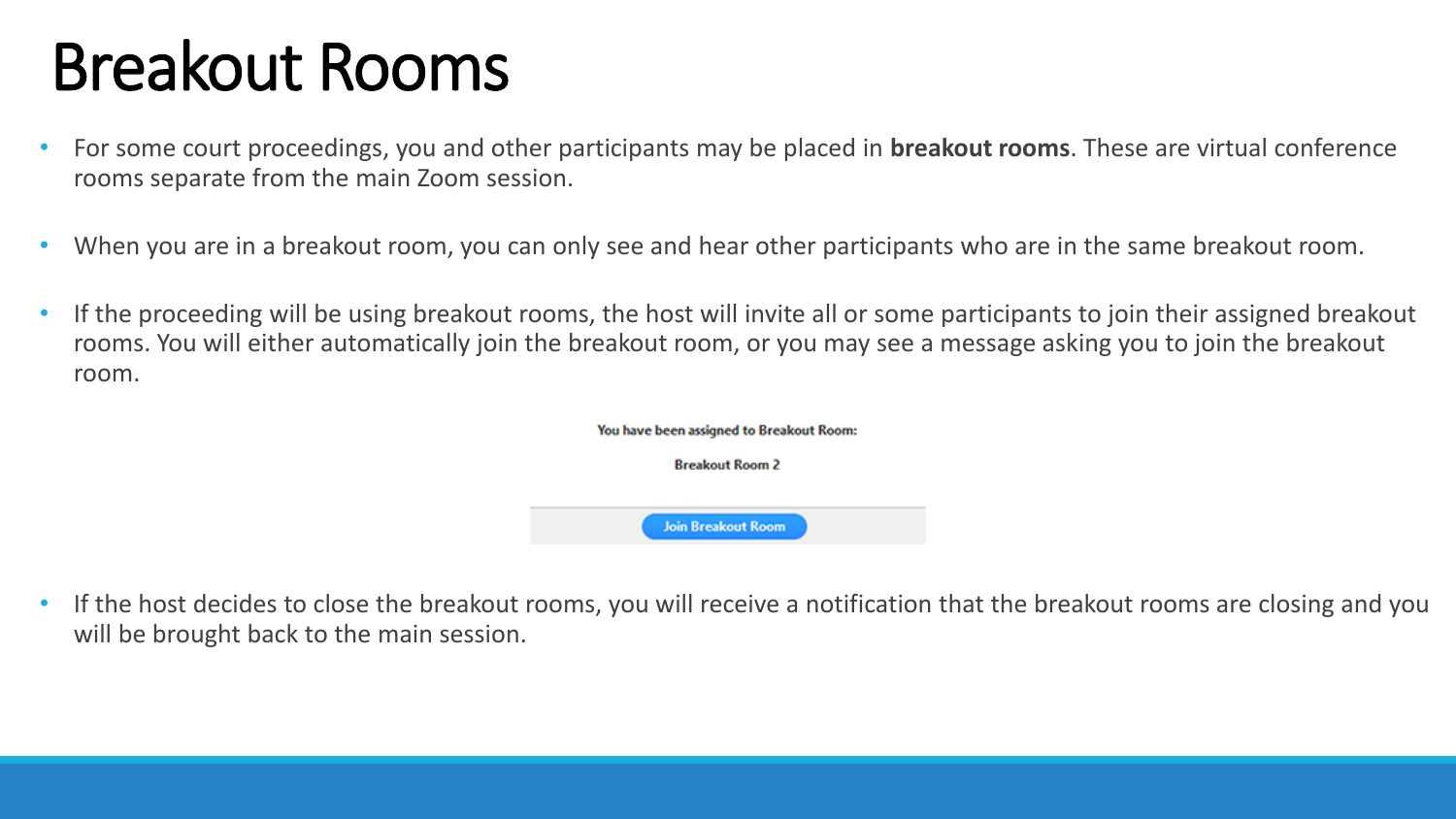## Sending Files to the Court

- During the proceeding, you may need to send the court documents, pictures, or other files. There are three ways you can send files electronically to the court:
- 1. Click on the **Chat** button on your Zoom control panel to open the chat menu, click **File**, select the file(s) you would like to attach, and then click **Open** to send the file(s).

|      | $\bigcirc$ File |  |
|------|-----------------|--|
| Chat |                 |  |

- 2. Email the clerk your file(s) at the email address provided to you.
- 3. For large files such as videos, the clerk may email you a link where you can attach your file(s) which will be automatically sent to the court.

**IMPORTANT:** Please confirm with the judicial officer before sending files electronically to the court.